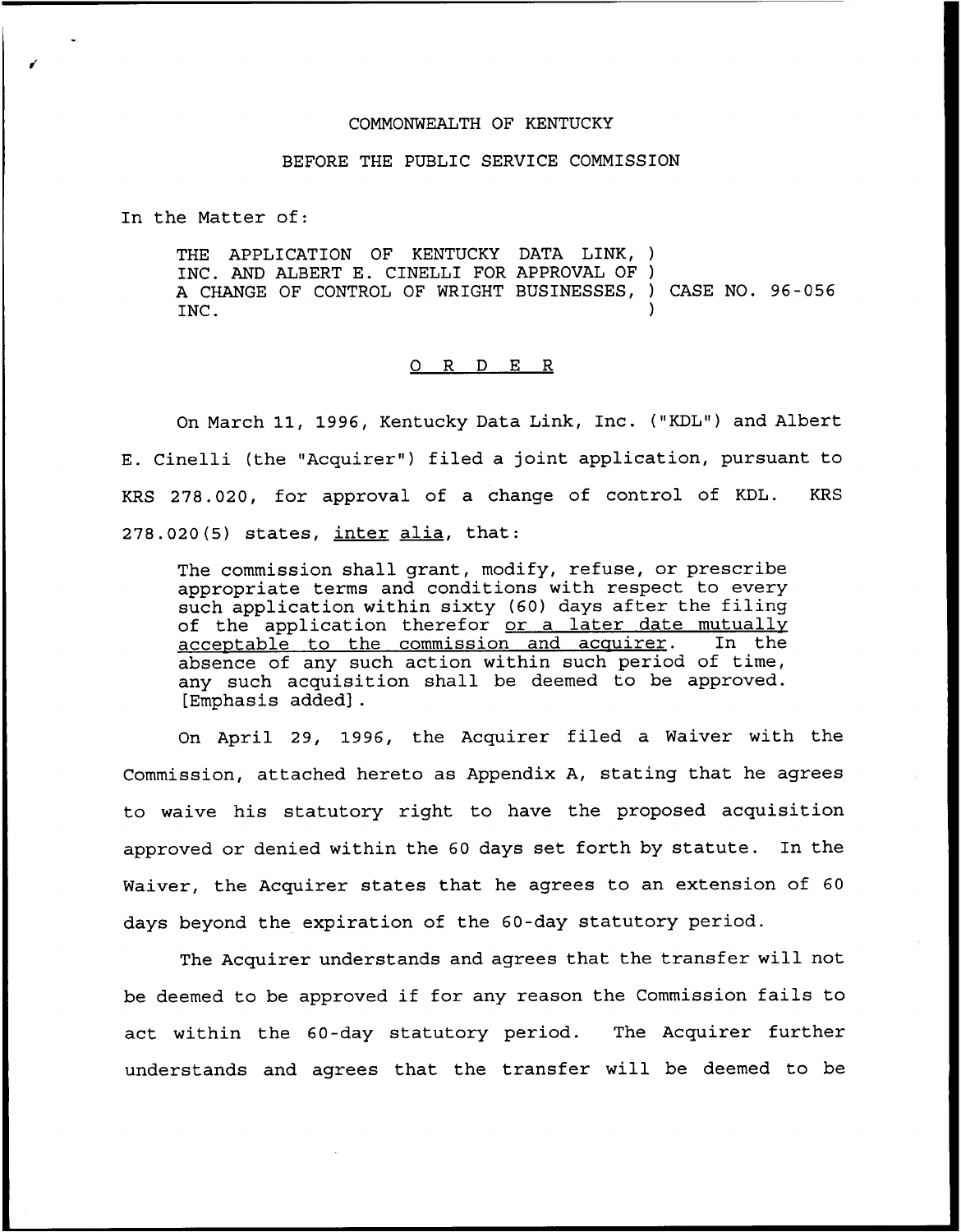approved if the Commission, accepting the 60-day extension, fails to act within 120 days after the filing of the application.

Having reviewed the Acquirer's Naiver and being otherwise sufficiently advised, the Commission finds that the extension of 60 days beyond the 60-day statutory period is mutually acceptable to the Acquirer and the Commission.

IT IS THEREFORE ORDERED that:

1. The Commission shall grant, modify, refuse, or prescribe appropriate terms and conditions with respect to the proposed acquisition within 120 days after the filing of the application or on a later date mutually acceptable to the Commission and the Acquirer.

 $2.$ If the Commission fails to act within the 120-day period, the proposed acquisition shall be deemed to be approved.

Done at Frankfort, Kentucky, this 7th day of May, 1996.

PUBLIC SERVICE COMMISSION

Kairman Commj.ssioner

ATTEST:

Executive Director